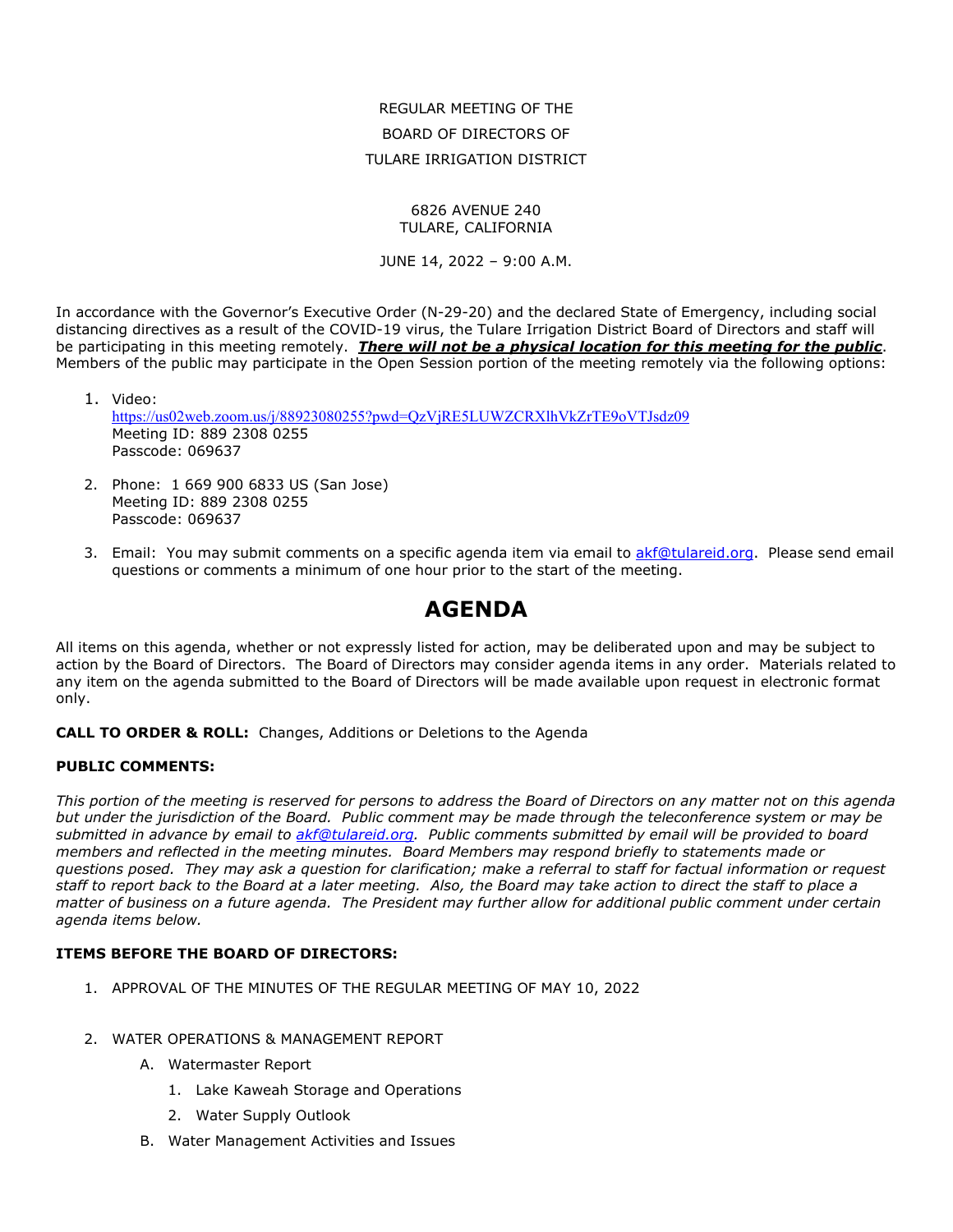## 3. O&M SUPERINTENDENT REPORT

A. Routine Work

# 4. TREASURER REPORTS

- A. Review of Financial Statements
- B. Approval of Bill Payments
- C. Proposition 218 Engineer's Report
- 5. ENGINEERING REPORT
	- A. Update on Engineering Activities
- 6. MANAGEMENT STAFF REPORTS
	- A. SGMA Matters
		- 1. Kaweah Subbasin Update
			- a. Executive Order N-7-22
		- 2. Mid-Kaweah Groundwater Sustainability Agency Update
			- a. Emergency Ordinance Update
			- b. DWR Groundwater Sustainability Plan Determination Update
	- B. Friant Matters
	- C. McKay Point Reservoir / Seaborn Reservoir
	- D. Legislation
		- 1. Assembly Bill 2201
	- E. General Manager Report
- 7. MATTERS FOR CONSIDERATION OF BOARD ACTION
	- A. Membership in the Tulare Chamber of Commerce
	- B. Tulare ID Retirement Plan Emergency Employee Adjustments

#### 8. BOARD MEMBER REPORT OF MEETINGS

- A. David Bixler: MKGSA May  $10^{th}$ ; WWC May  $11^{th}$
- B. Rick Borges: FWA May 26<sup>th</sup>; KSJRA Jun. 12<sup>th</sup>; KBWQA Jun. 12<sup>th</sup>
- C. Dave Martin: MKGSA May 10<sup>th</sup>; KSJRA Jun. 12<sup>th</sup>; KBWQA Jun. 12<sup>th</sup>
- D. Mike Thomas: WWC May 11<sup>th</sup>
- E. Scott Rogers: KSWMS May 24th

# **CLOSED SESSION:** See Detail Below

**ADJOURN:** Next Regular Meeting Date – July 12, 2022